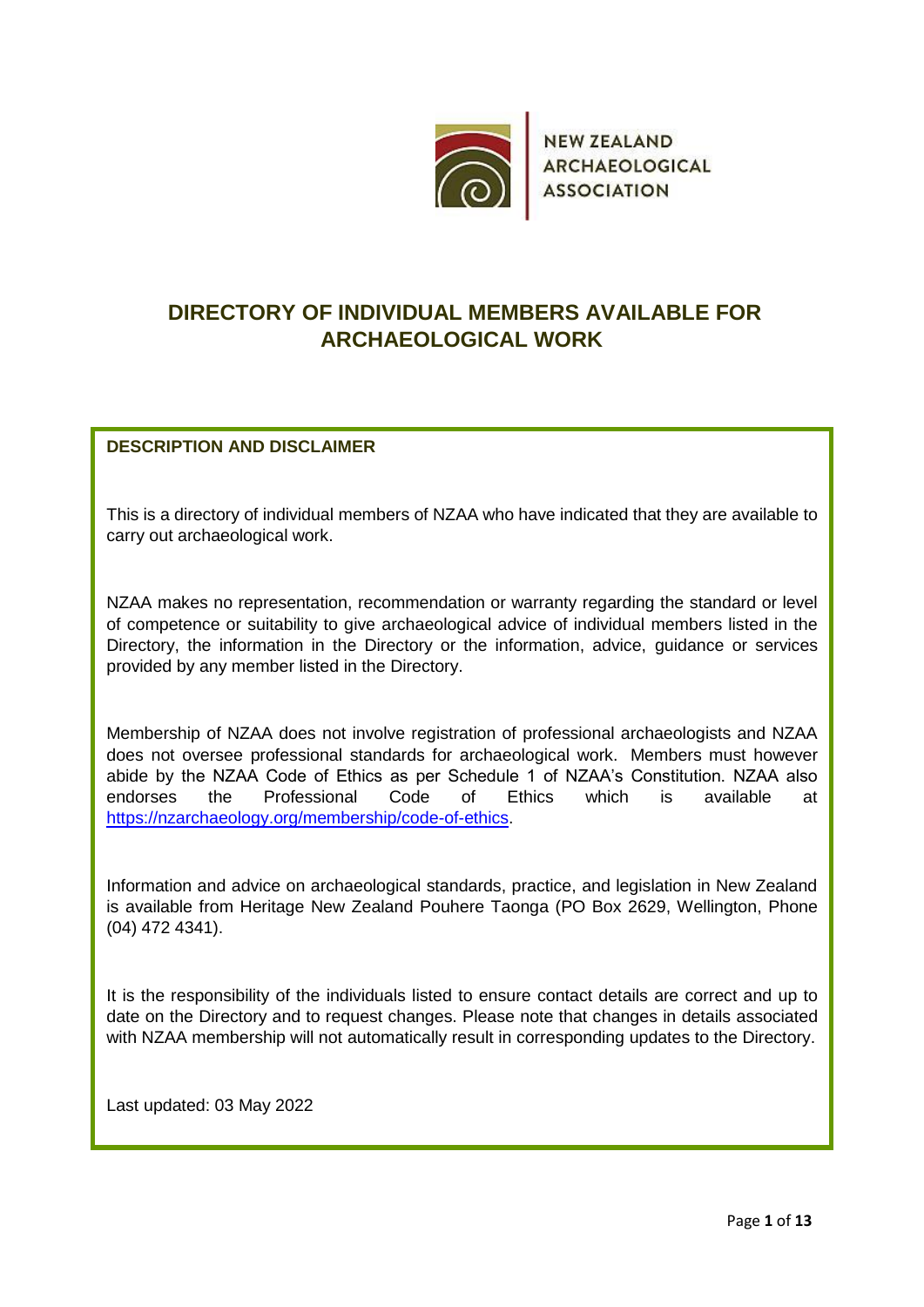| <b>Name</b>                                                                                                                                       | <b>Contact details</b>                                                                                                                                                                                                                                                       | Areas available for work                                        |
|---------------------------------------------------------------------------------------------------------------------------------------------------|------------------------------------------------------------------------------------------------------------------------------------------------------------------------------------------------------------------------------------------------------------------------------|-----------------------------------------------------------------|
| Adamson, Janice<br>(Dr.)<br>PhD., Auckland                                                                                                        | <b>Archaeology Solutions Ltd.</b><br>PO Box 48134<br>103 Connell Street<br><b>Blockhouse Bay</b><br><b>AUCKLAND</b><br>and<br>145 Waimaire Road<br>Matarangi<br><b>COROMANDEL PENINSULA</b><br>ph: 09 6267860<br>mob: 021 286 9511<br>email: info@archaeologysolutions.co.nz | Nationally, Auckland,<br>Northland, Coromandel &<br>Taranaki    |
| <b>Bader, Hans-Dieter</b><br>(Dr.)<br>Ph.D., Phillips<br>Universitaet Marburg                                                                     | <b>Archaeology Solutions Ltd.</b><br>PO Box 48134<br>103 Connell Street<br><b>Blockhouse Bay</b><br><b>AUCKLAND</b><br>and<br>145 Waimaire Road<br>Matarangi<br>COROMANDEL PENINSULA<br>ph: 09 6267860<br>mob: 021 626 789<br>email: info@archaeologysolutions.co.nz         | Nationally, Auckland,<br>Northland, Coromandel &<br>Taranaki    |
| <b>Barker, Tom</b><br>MA (Archaeology)                                                                                                            | ph: 0211604838<br>email: Tomgwbarker@gmail.com                                                                                                                                                                                                                               | Nationally, Thames,<br>Coromandel & Hauraki                     |
| Bennett, Kurt (Dr.)<br>PhD., Flinders<br>University;<br>MA (Maritime<br>Archaeology)                                                              | ph: 021 125 5576<br>email: kurt.t.bennett@gmail.com<br>Specialisations:<br>Maritime and historical archaeology;<br><b>ADAS Part 2</b>                                                                                                                                        | Nationally                                                      |
| Brown, Adina &<br>lohn.<br>BA, BSc, MA and MSc<br>Specialisations:<br>Built Heritage,<br>Planning,<br>Conservation<br>Management &<br>Archaeology | Plan Heritage Ltd.<br>48 Lake Road<br>Devonport<br><b>AUCKLAND</b><br>E: info@planheritage.co.nz<br>T: +6494458953<br>JB: +642102973641   AB +642102973633<br>www.planheritage.co.nz                                                                                         | Nationally, Auckland                                            |
| Brown, Andy (Dr.)                                                                                                                                 | <b>Horizon Archaeology Ltd</b><br>507 State Highway 14<br>Whangarei<br>Mob: 021 178 2752<br>Email: andy@horizonarchaeology.co.nz                                                                                                                                             | Northland, Coromandel,<br>Bay of Plenty, Gisborne &<br>Taranaki |
| Briden, Shar                                                                                                                                      | Absolute Archaeology Ltd.<br>225 Hillingdon Street<br>Normanby<br>Dunedin<br>Email: sharbriden@xtra.co.nz<br>Mob: 0274911545                                                                                                                                                 | Otago                                                           |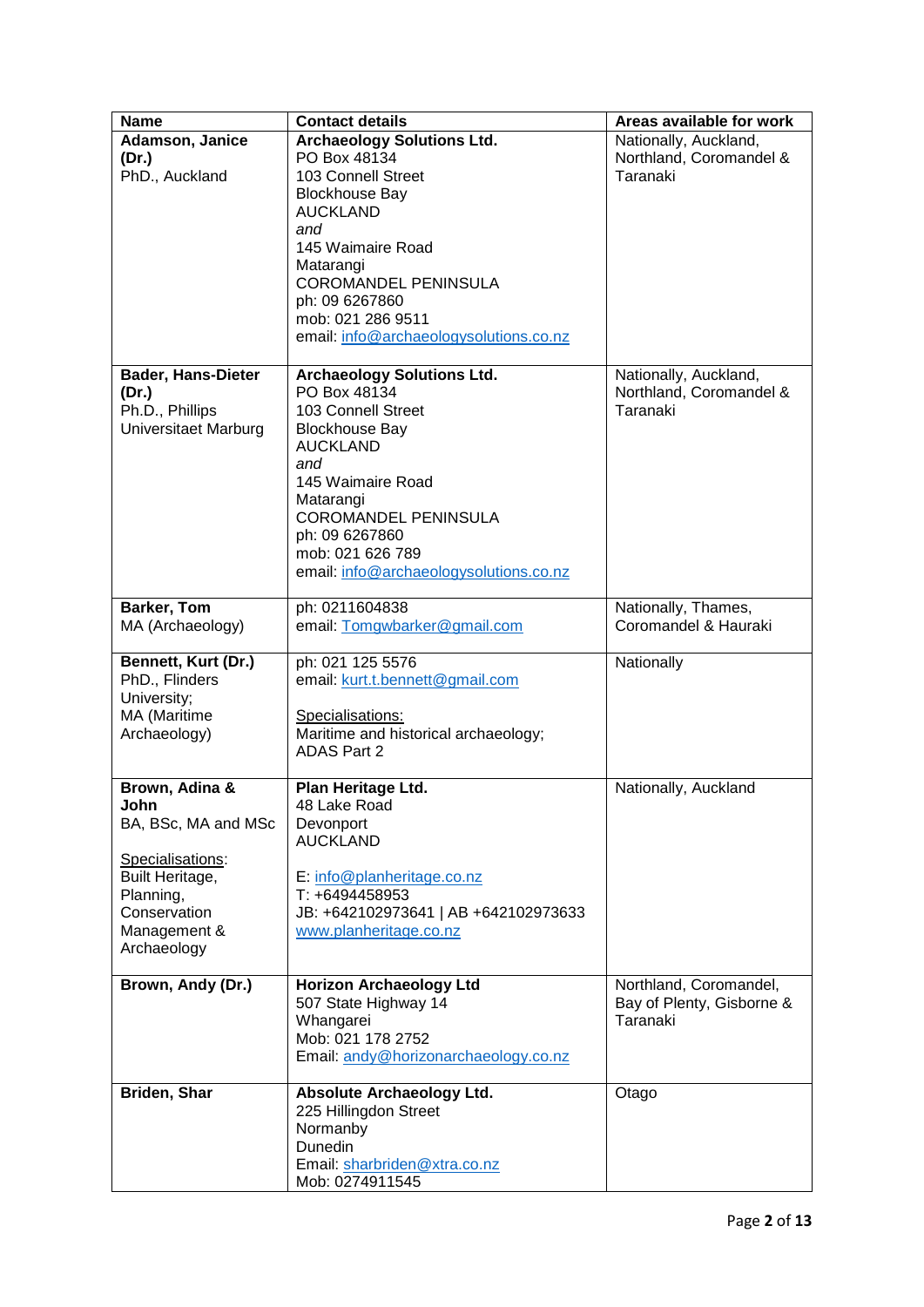| <b>Name</b>                                                                                                                                           | <b>Contact details</b>                                                                                                                                                                                                                                  | Areas available for work                                                                           |
|-------------------------------------------------------------------------------------------------------------------------------------------------------|---------------------------------------------------------------------------------------------------------------------------------------------------------------------------------------------------------------------------------------------------------|----------------------------------------------------------------------------------------------------|
| Bruce, Ivan<br><b>MA Hons</b>                                                                                                                         | 33 Scott St<br>Motoroa<br><b>NEW PLYMOUTH</b><br>ph: (06) 751 1645<br>mobile: (027) 488 8215<br>email: itmustbesointeresting@xtra.co.nz                                                                                                                 | Taranaki, Whanganui &<br>Northland                                                                 |
| Cable, Nicholas<br>M.A. (Distinction)<br>Otago, PG Cert. (Hist.<br>Arch.) Leicester, OP<br>Cert. (Env. Man.)                                          | <b>Canterbury Heritage Consultants</b><br>ph: 0277058330<br>email: nick.cable@canterburyheritage.co.nz                                                                                                                                                  | Nationally, Christchurch                                                                           |
| Callaghan, Elisabeth<br>M.A.Hons. Auckland,<br><b>PGDipTchng Auckland</b><br>Specialisations:<br>Far North, Bay of<br>Islands, Northland,<br>Auckland | Northern Archaeological Research Ltd.<br>PO Box 32-585<br>Devonport<br><b>AUCKLAND</b><br>19 Kotare Drive,<br>Coopers Beach,<br>Mangonui,<br><b>FAR NORTH</b><br>ph: 09 446 0586 mob: 021 1857 384<br>email: nrthnar@xtra.co.nz<br>web: www.nrthnar.com | Nationally, with expertise in<br>Far North, Bay of Islands,<br>Northland & Auckland<br>Archaeology |
| <b>Campbell, Matthew</b><br>(Dr.)<br>M.A. Otago,<br>Ph.D. Sydney                                                                                      | <b>CFG Heritage</b><br>132 Symonds Street, Auckland<br>P.O. Box 10015<br>Dominion Road<br><b>AUCKLAND 1024</b><br>ph: (09) 309 2426<br>mobile: (021) 437 555<br>email: info@cfgheritage.com<br>web: www.cfgheritage.com                                 | Nationally, Northland,<br>Auckland, Bay of Plenty,<br>Waikato & Hawke's Bay                        |
| Carpenter, Jonathan<br>M.A. (Hons)                                                                                                                    | Geometria Ltd.<br>51A Norfolk Street<br>PO Box 1972<br><b>WHANGAREI</b><br>ph: (09) 430 0068<br>mobile: 021 893 063<br>email: jono@geometria.co.nz<br>web: www.geometria.co.nz                                                                          | Nationally                                                                                         |
| Carter, Gaylynne<br>(Dr.)<br>(PhD, MRes, MSc,<br>BSc (Hons))                                                                                          | Archaeology Hawke's Bay Ltd.<br>ph: 021 526 293<br>email: contact@archaeologyhb.nz<br>web: www.archaeologyhb.nz                                                                                                                                         | Nationally, Napier &<br>East North Island                                                          |
| Cawte, Hayden (Dr.)<br>(PhD)                                                                                                                          | <b>Underground Overground Ltd.</b><br>8/31 Stevens Street<br>Waltham<br>Christchurch<br>ph: 0800 654 686<br>cell no. 027 600 6152<br>email: hayden.cawte@underoverarch.co.nz                                                                            | Christchurch, West Coast,<br>Kaikoura & North Island                                               |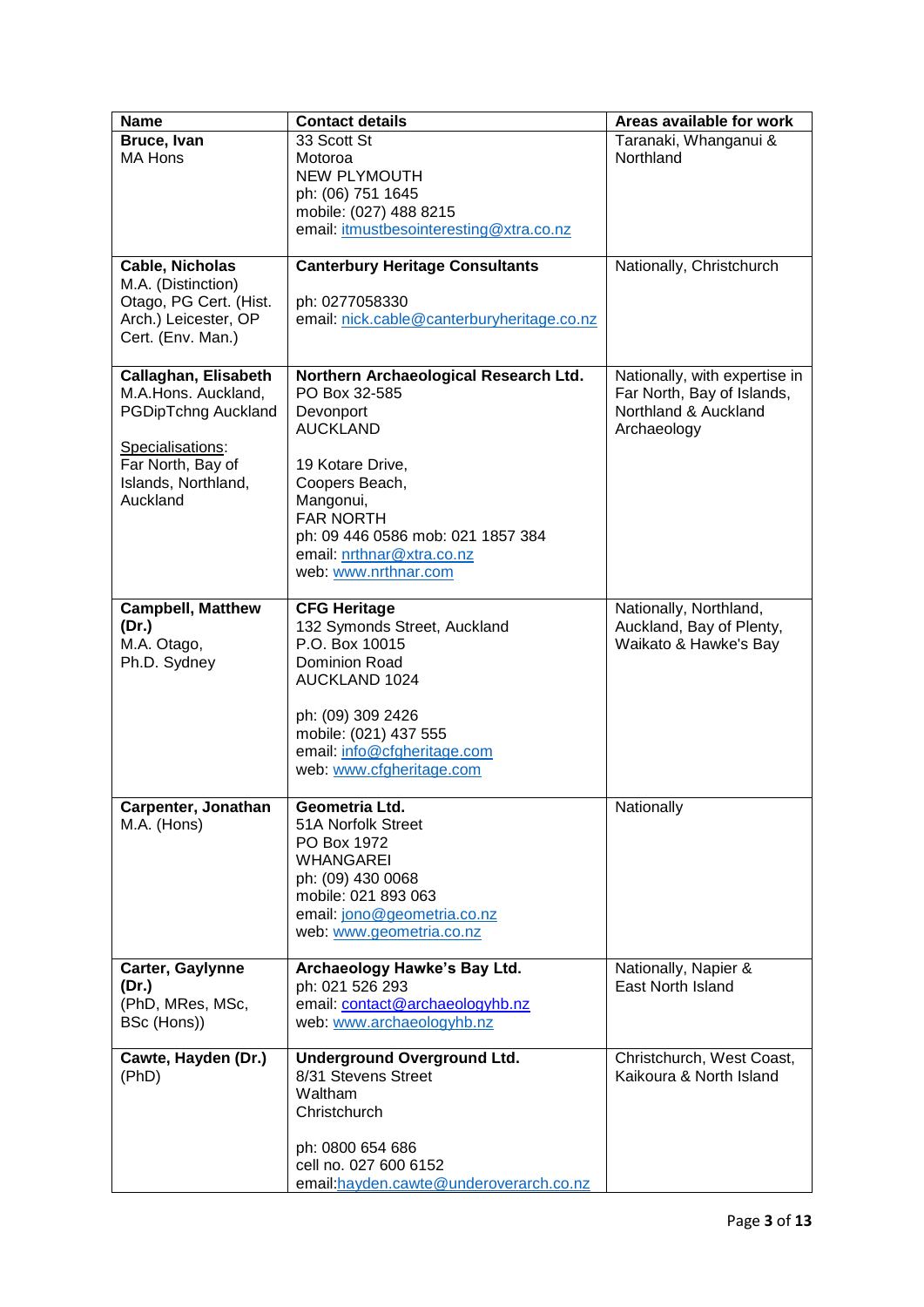| <b>Name</b>                      | <b>Contact details</b>                                       | Areas available for work                     |
|----------------------------------|--------------------------------------------------------------|----------------------------------------------|
| Cawte, Sheryl                    | <b>Faunal Solutions Ltd./</b>                                | Nationally, Otago,                           |
| B.A. (Hons)                      | <b>New Zealand Heritage Properties Ltd.</b>                  | Southland & Canterbury                       |
| M.A. in Archaeology              | Salisbury House                                              |                                              |
|                                  | 106 Bond Street                                              |                                              |
|                                  | Dunedin 9016                                                 |                                              |
|                                  | Mobile: (027) 407 0919                                       |                                              |
|                                  | fax: +64 3 477 3928                                          |                                              |
|                                  | email: sheryl@faunalsolutions.co.nz                          |                                              |
|                                  | email: sheryl@heritageproperties.co.nz                       |                                              |
|                                  | email: info@heritageproperties.co.nz                         |                                              |
|                                  | web: www.heritageproperties.co.nz                            |                                              |
| Chester, Pamela (Dr.)            | 36 Woodland Road                                             | Nationally, Wellington                       |
|                                  | Johnsonville                                                 |                                              |
|                                  | <b>WELLINGTON</b>                                            |                                              |
|                                  | ph: (04) 478 1048                                            |                                              |
|                                  | mobile: 027 6125805                                          |                                              |
|                                  | fax: (04) 478 1038                                           |                                              |
|                                  | email: pchester@actrix.co.nz                                 |                                              |
| Clough, Rod (Dr.)                | <b>Clough and Associates Ltd.</b>                            | Nationally                                   |
| (PhD London, MA                  | 321 Forest Hill Rd                                           |                                              |
| Auckland)                        | Waiatarua                                                    |                                              |
|                                  | <b>AUCKLAND 0612</b>                                         |                                              |
|                                  |                                                              |                                              |
|                                  | ph/fax: (09) 814 1946                                        |                                              |
|                                  | mob: 027 4850 059<br>email: heritage@clough.co.nz            |                                              |
|                                  | web: www.clough.co.nz                                        |                                              |
|                                  |                                                              |                                              |
| Conran, Sheelagh                 | <b>South Island Archaeology</b>                              | South Island wide.                           |
|                                  |                                                              | Canterbury including                         |
|                                  | Mobile: 0220886257<br>E: sheelagh@southislandarchaeology.com | Christchurch, Banks<br>Peninsula, Kaikoura & |
|                                  | Web: https://southislandarchaeology.com/                     | Timaru. Otago                                |
|                                  |                                                              |                                              |
| Cruickshank, Arden               | <b>CFG Heritage</b>                                          | Nationally, Auckland,                        |
| MA (Hons) Auckland               | 9B Cullen Street                                             | Waikato, Coromandel &                        |
|                                  | Paeroa, 3600                                                 | Bay of Plenty                                |
| Specialisations:<br>Pre-European | P.O. Box 10015                                               |                                              |
| Archaeology, Lithics             | Dominion Road                                                |                                              |
|                                  | <b>AUCKLAND 1024</b>                                         |                                              |
|                                  |                                                              |                                              |
|                                  | ph: (09) 309 2426                                            |                                              |
|                                  | mobile: (021) 262 1597                                       |                                              |
|                                  | email: arden.c@cfgheritage.com<br>web: www.cfgheritage.com   |                                              |
|                                  |                                                              |                                              |
| Dodd, Andy                       | Subsurface Ltd.                                              | Nationally, Kāpiti-                          |
| MA (Otago); PGDip                | P O Box 31,                                                  | Horowhenua, Wellington,                      |
| (Flinders, AUS);                 | Paekakariki                                                  | Wairarapa, Whanganui-                        |
| ADAS1 (Huntly)                   | KAPITI COAST 5258                                            | Manawatū & Taranaki                          |
|                                  | ph: (04) 902 3290                                            |                                              |
|                                  | mob: 021 148 3290                                            |                                              |
|                                  | email: andyj.dodd@gmail.com                                  |                                              |
|                                  |                                                              |                                              |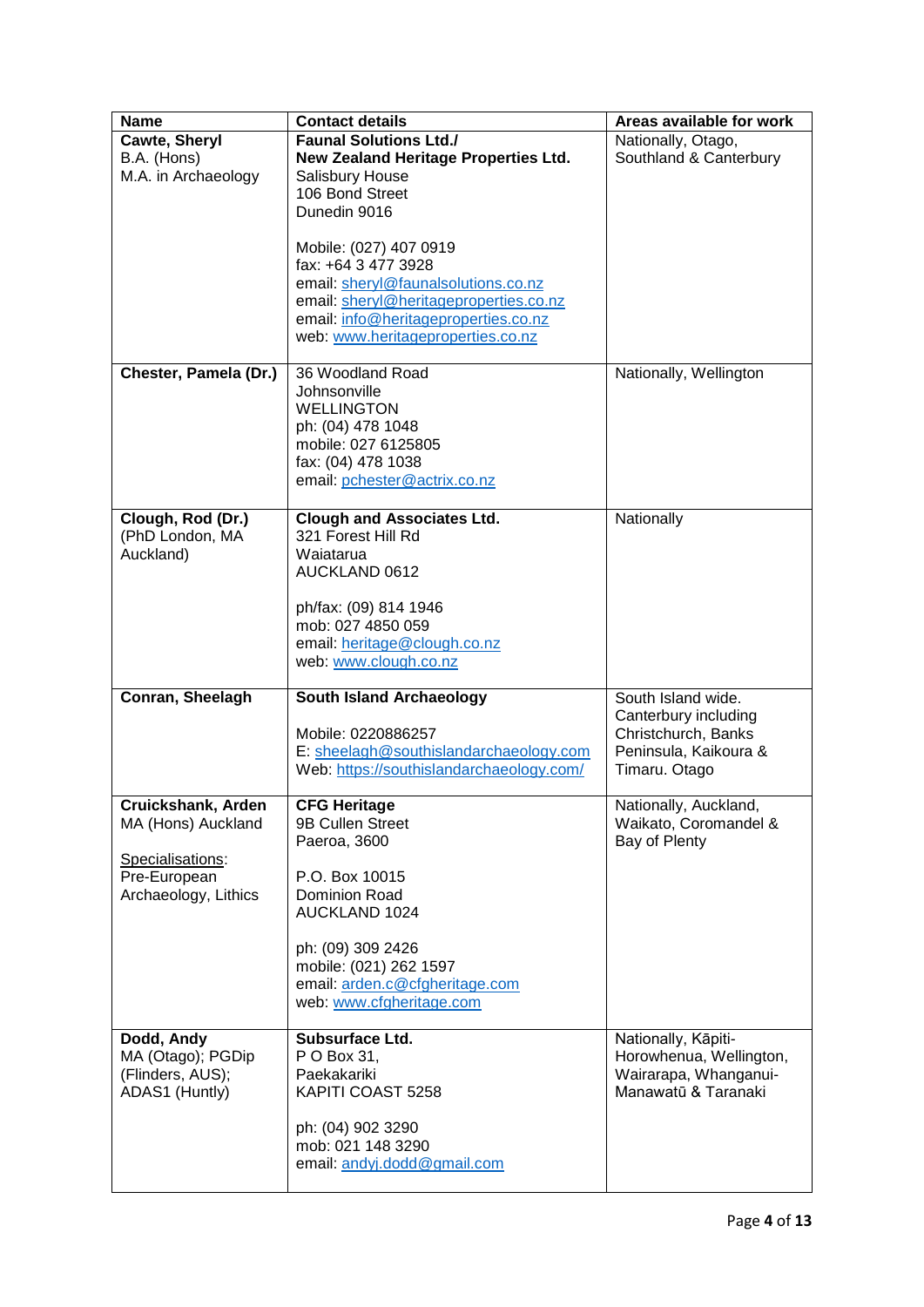| <b>Name</b>                   | <b>Contact details</b>                       | Areas available for work  |
|-------------------------------|----------------------------------------------|---------------------------|
| Druskovich, Brent             | 10a Domett Avenue                            | Nationally, Auckland,     |
| M.A. (Hons), B. Com.          | Epsom                                        | Northland, Coromandel &   |
|                               | AUCKLAND 1023                                | Waikato                   |
|                               | ph: (09) 638 9421                            |                           |
|                               | mob: (027) 4905 336                          |                           |
|                               | email: brentdruskovich@gmail.com             |                           |
|                               |                                              |                           |
| Erskine, Sarah                | 36a Lagan Street                             | South Island wide         |
|                               | <b>Belfast</b>                               |                           |
| Specialisations:              | Christchurch                                 |                           |
| Osteology; Historic           |                                              |                           |
| European Artefact             | Mob: 0211249009                              |                           |
| Analysis                      | Email: Sarah.erskine@gmail.com               |                           |
|                               |                                              |                           |
| Farley, Glen                  | <b>Clough and Associates Ltd.</b>            | Nationally                |
| (M.A. Auckland)               | 321 Forest Hill Rd                           |                           |
|                               | Waiatarua                                    |                           |
|                               | <b>AUCKLAND 0612</b>                         |                           |
|                               | ph/fax: (09) 814 1946                        |                           |
|                               | mob: 021 077 5473                            |                           |
|                               | email: glenfarley@clough.co.nz               |                           |
|                               | web: www.clough.co.nz                        |                           |
| Felgate, Matthew              | Mātai Taonga Ltd.                            | Auckland & Northland      |
| (Dr.)                         | 141 Verbena Rd,                              |                           |
|                               | <b>Birkdale</b>                              |                           |
|                               | AUCKLAND 0626                                |                           |
|                               |                                              |                           |
|                               | mob: 022 1095989                             |                           |
|                               | email: felgate@xtra.co.nz                    |                           |
|                               |                                              |                           |
| Foster, Deb                   | <b>Deb Foster Archaeological Consultancy</b> | Nelson, Tasman,           |
|                               | 55 High St                                   | Marlborough, Kaikoura &   |
|                               | Motueka 7120                                 | <b>West Coast</b>         |
|                               | New Zealand                                  |                           |
|                               |                                              |                           |
|                               | ph: 03 528 6445                              |                           |
|                               | mob: 027 241 7837                            |                           |
|                               | email: mamakunelson@xtra.co.nz               |                           |
| <b>Gainsford, Matthew</b>     | W. Gumbley Ltd                               | Nationally,               |
| M. M. Arch,                   |                                              | Thames/Coromandel,        |
| <b>Flinders University</b>    | Mob: 0210594957                              | Waikato & Bay of Plenty   |
|                               |                                              |                           |
| Specialisations:              | email:                                       |                           |
| Maritime/Underwater           | matthew.gainsford@archaeologist.co.nz        |                           |
| Archaeology, Coastal          |                                              |                           |
| <b>Industrial Archaeology</b> |                                              |                           |
|                               |                                              |                           |
| Gallagher, Brigid             | <b>Mishmish Heritage</b>                     | Nationally, Bay of Plenty |
|                               | 196 Seaforth Road                            |                           |
|                               | Waihi Beach                                  |                           |
|                               | Western Bay of Plenty 3611                   |                           |
|                               | ph: 07 8634576                               |                           |
|                               | mob: 0210316673                              |                           |
|                               | email: brigid@mishmishproductions.com        |                           |
|                               |                                              |                           |
|                               |                                              |                           |
|                               |                                              |                           |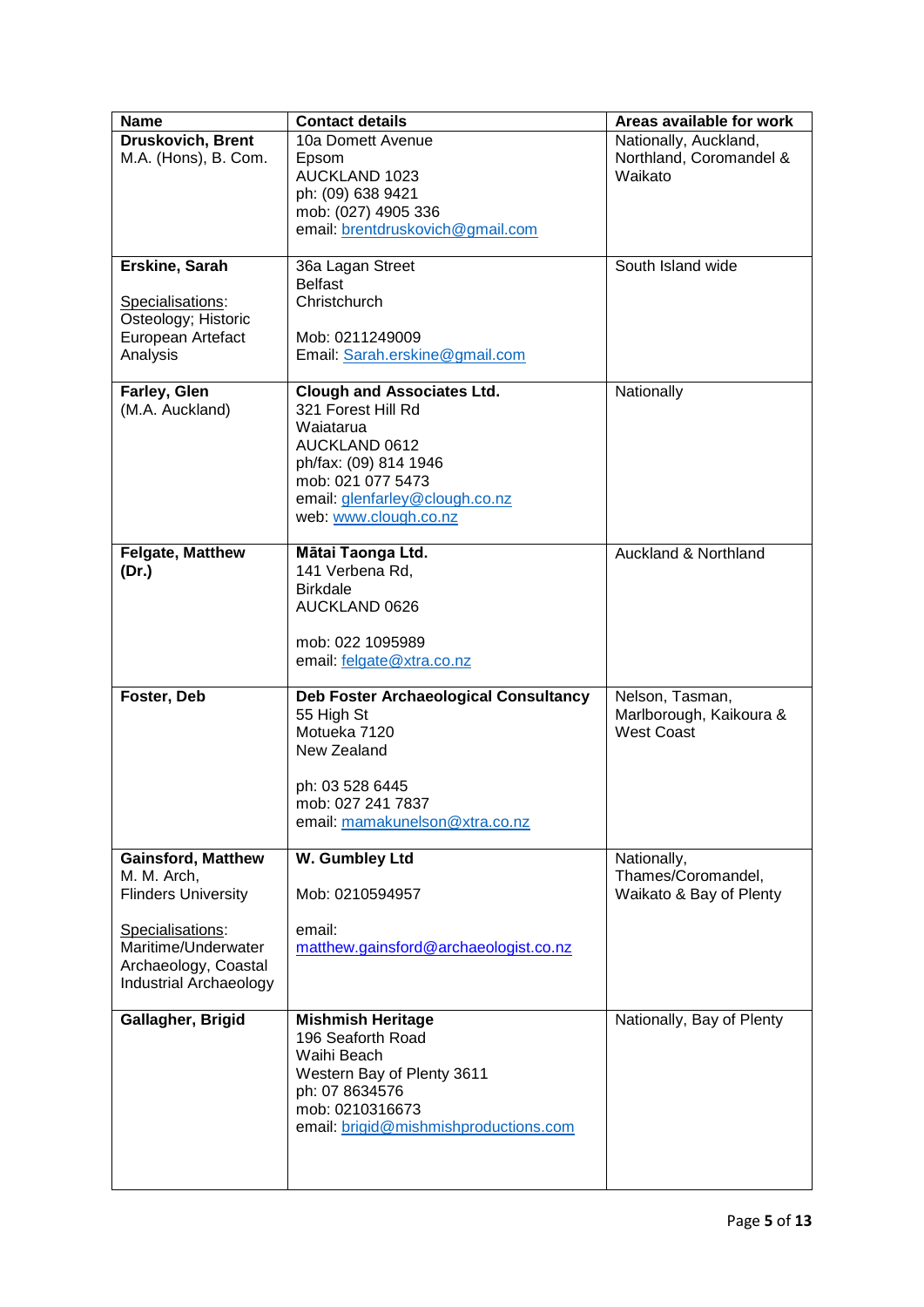| <b>Name</b>                              | <b>Contact details</b>                              | Areas available for work   |
|------------------------------------------|-----------------------------------------------------|----------------------------|
| Gibb, Russell                            | Geometria Ltd.                                      | Nationally                 |
|                                          | 120 Williamson Ave                                  |                            |
|                                          | Grey Lynn                                           |                            |
|                                          |                                                     |                            |
|                                          | PO Box 68653                                        |                            |
|                                          | Newton<br><b>AUCKLAND 1145</b>                      |                            |
|                                          |                                                     |                            |
|                                          | ph: (09) 376 2061                                   |                            |
|                                          | mob: 021 404 408                                    |                            |
|                                          | email: Russell@geometria.co.nz                      |                            |
|                                          |                                                     |                            |
| <b>Grainger, Arthur</b>                  | Mobile: 0274724777                                  | South Island wide          |
| MA (Otago)                               |                                                     |                            |
|                                          | arthurgrainger1995@gmail.com                        |                            |
| Available to carry out<br>archaeological |                                                     |                            |
| assessments                              |                                                     |                            |
|                                          |                                                     |                            |
| Grieve-Rawson,                           | <b>HPFS Solutions</b>                               | Nationally                 |
| <b>Susanne</b>                           | 80J Mill Road                                       |                            |
| BA, MA, PhD                              | Lower Vogeltown                                     |                            |
| candidate (Victoria                      | New Plymouth 4310                                   |                            |
| University)                              |                                                     |                            |
|                                          | Phone: 0220337455<br>Email: hpfssolutions@gmail.com |                            |
| Specialisations:<br>Preservation,        |                                                     |                            |
| Conservation,                            | website: https://www.hpfssolutions.com              |                            |
| Planning, Material                       |                                                     |                            |
| Culture, Maritime                        |                                                     |                            |
| Archaeology                              |                                                     |                            |
|                                          |                                                     |                            |
| Grouden, Victoria                        | <b>Capital Heritage Ltd.</b>                        | Wellington,                |
|                                          | 139 Park Road<br><b>Belmont</b>                     | Kapiti Coast & Hutt Valley |
|                                          | LOWER HUTT 5010                                     |                            |
|                                          |                                                     |                            |
|                                          | mob: 021 035 3193                                   |                            |
|                                          | email: victoria@capitalheritage.co.nz               |                            |
|                                          |                                                     |                            |
| <b>Gumbley, Warren</b>                   | 7 Plunket Terrace                                   | Nationally,                |
| (Dr.)                                    | HAMILTON 3216                                       | Thames/Coromandel,         |
| PhD (Australian                          | mob: 0274 712 165                                   | Waikato & Bay of Plenty    |
| National University);<br>M.A. (Otago)    | ph: 07 856 9071                                     |                            |
|                                          | email: warren@archaeologist.co.nz                   |                            |
|                                          |                                                     |                            |
|                                          |                                                     |                            |
| Habberfield-Short,                       | <b>Strata Heritage</b>                              | Nationally, Canterbury,    |
| Jeremy (Dr.)                             | <b>Awly Building</b>                                | Nelson, Marlborough,       |
| PhD (Env Sci. and                        | Level 1 North Lobby                                 | Tasman, North Otago &      |
| Mgmt)                                    | 293 Durham Street North                             | <b>West Coast</b>          |
|                                          | Christchurch 8013                                   |                            |
|                                          | E: jeremy@strataheritage.co.nz                      |                            |
|                                          | Ph. 03 379 7779                                     |                            |
|                                          | Mob. 0224 987 254                                   |                            |
|                                          |                                                     |                            |
|                                          |                                                     |                            |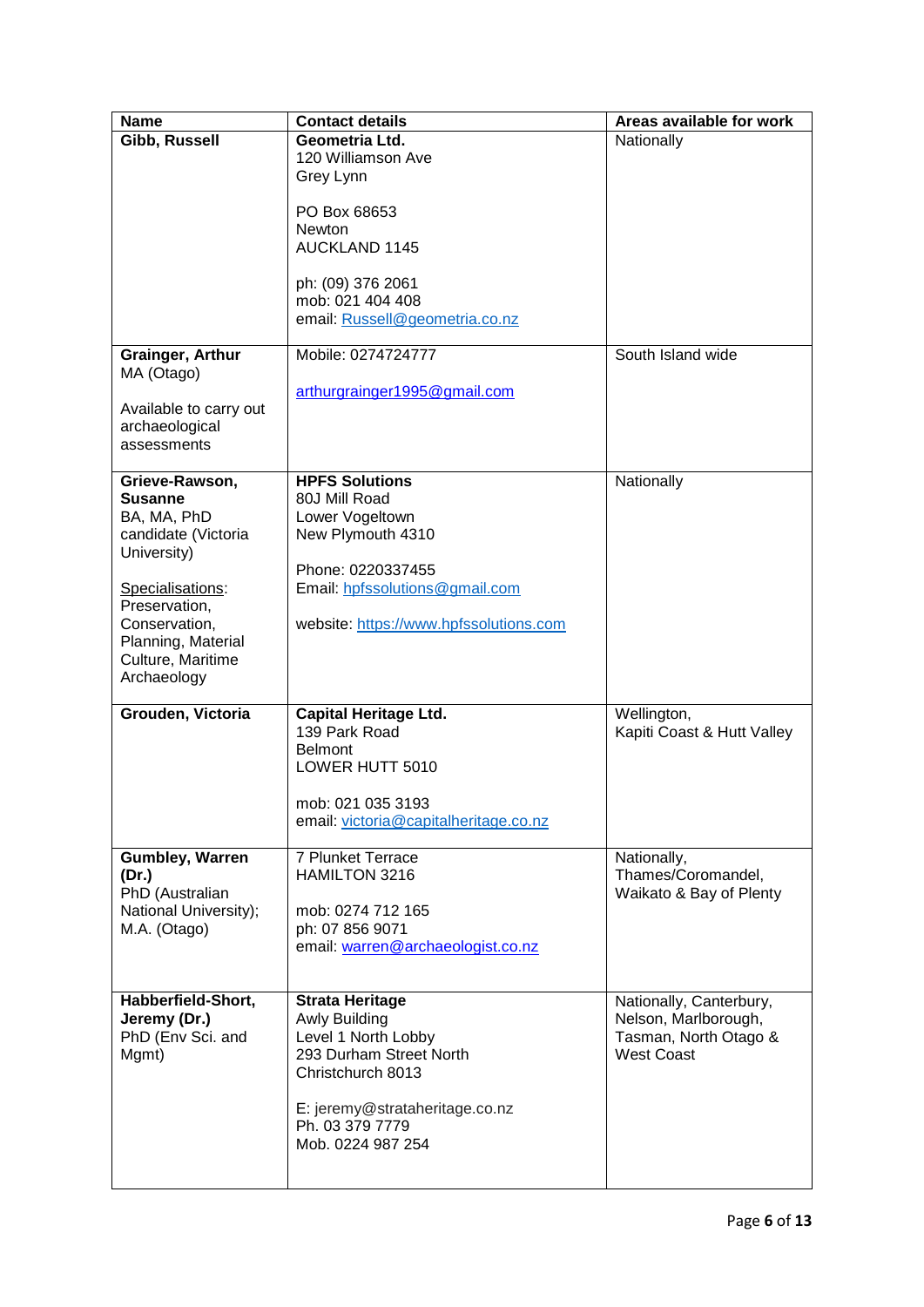| <b>Name</b>                                                                                          | <b>Contact details</b>                                                                                                                                                                                                                                                                                                                                      | Areas available for work                                                                                                                                                          |
|------------------------------------------------------------------------------------------------------|-------------------------------------------------------------------------------------------------------------------------------------------------------------------------------------------------------------------------------------------------------------------------------------------------------------------------------------------------------------|-----------------------------------------------------------------------------------------------------------------------------------------------------------------------------------|
| Harsveldt, Patrick<br>MA Otago, BArch<br>(Wellington)                                                | <b>WSP New Zealand Ltd.</b><br>L10 Majestic Centre<br>100 Willis Street<br>Wellington 6011<br>ph: 0274983078<br>email: patrick.harsveldt@wsp.com                                                                                                                                                                                                            | Nationally, Horowhenua,<br>Kapiti Coast, Manawatu,<br>Wairarapa & Wellington                                                                                                      |
| Holmes, Peter<br>M.A. Auckland 1998.                                                                 | <b>CFG Heritage Ltd.</b><br>Welcome Bay<br>Tauranga<br>ph: 07 544 5493<br>mob: 021 204 2785<br>email: peterdholmes@xtra.co.nz                                                                                                                                                                                                                               | Nationally, Northland,<br>Auckland, Bay of Plenty &<br>Hawke's Bay                                                                                                                |
| Howitt, Emily<br>M.A. (Otago)                                                                        | <b>Emily Howitt Archaeology</b><br>Wellington<br>mob: 021 418 114<br>email: eh.archaeology@gmail.com                                                                                                                                                                                                                                                        | Wellington, Lower North<br>Island                                                                                                                                                 |
| Hudson, Beatrice                                                                                     | <b>ArchOs Archaeology</b><br>ph: 09 8133366<br>mob: 021 1475255<br>email: archaeology.hudson@gmail.com                                                                                                                                                                                                                                                      | Nationally,<br>Auckland                                                                                                                                                           |
| Jones, Benjamin<br>MA(Hons)                                                                          | <b>Clough and Associates Ltd.</b><br>164B Glamorgan Drive<br>Torbay<br>Auckland 0630<br>Email: benjones@clough.co.nz<br>Phone: 0212089149                                                                                                                                                                                                                   | Auckland                                                                                                                                                                          |
| Jones, Kevin L<br>MA (Otago) MPP<br>(VUW)<br>Specialisations:<br>Aerial Photograph<br>Interpretation | 6/13 Leeds Street<br><b>WELLINGTON 6011</b><br>Ph: (04) 801 6599<br>Mobile: (021) 0372928<br>Email: kenx1000@gmail.com                                                                                                                                                                                                                                      | Nationally with special<br>expertise in Otago,<br>Canterbury, Marlborough,<br>Nelson, Wellington,<br>Manawatu, Taranaki,<br>Hawke's Bay, East Coast,<br>Bay of Plenty & Northland |
| Healey, Michael<br>M.Arch.Sci. (ANU)                                                                 | <b>Healey Heritage &amp; Architectural Services</b><br>Website: healeyheritage.co.nz<br>Email: michael@healeyheritage.co.nz<br>Ph: 0210757450<br>Specialisations: European & buildings<br>archaeology, building conservation, 3D<br>scanning & photogrammetry, measured<br>drawings for heritage assets, heritage<br>interpretation and public archaeology. | Nationally (for building<br>recording)<br>South Island wide (all other<br>archaeology)                                                                                            |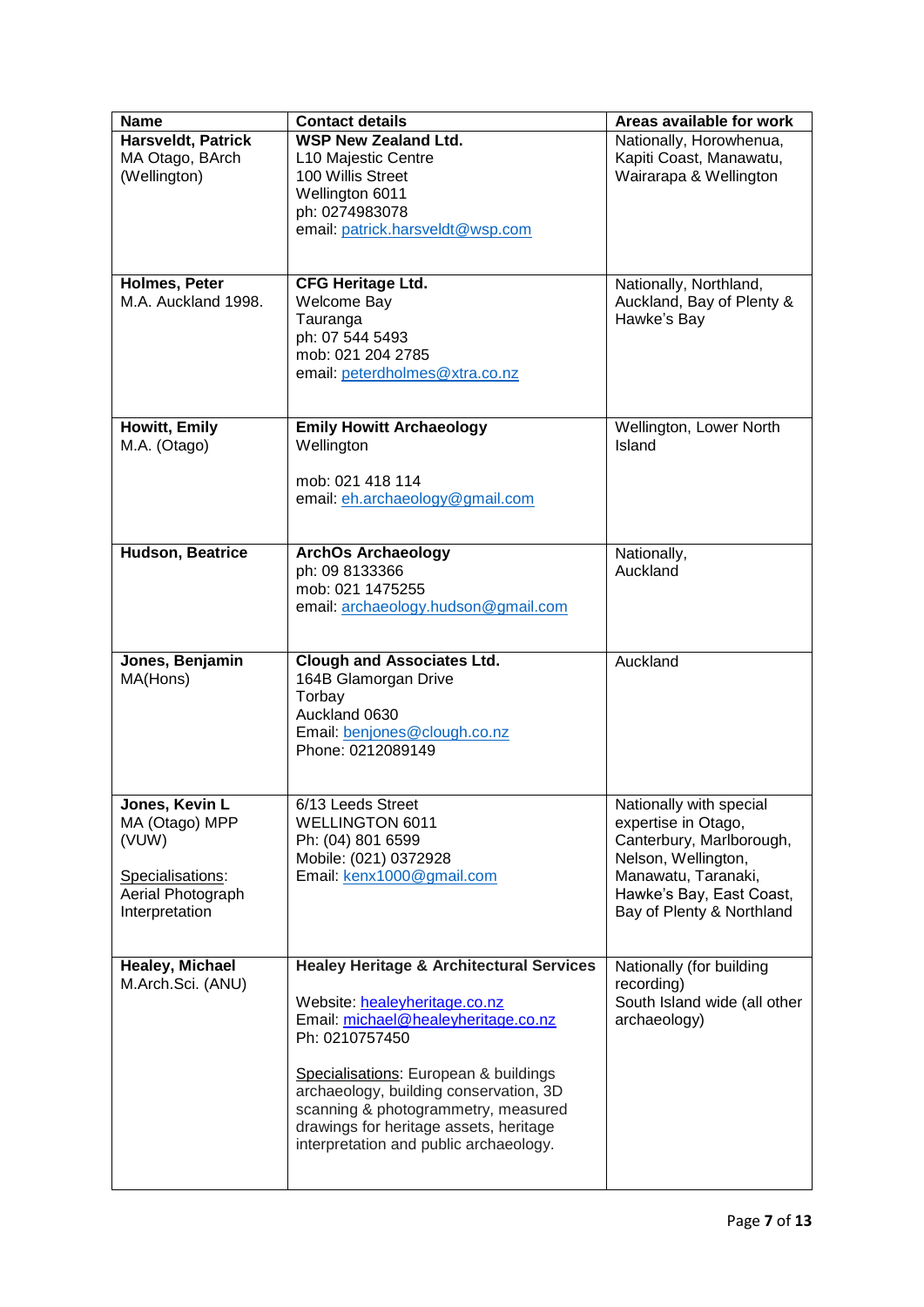| <b>Name</b>                                                                                          | <b>Contact details</b>                                                                                                                | Areas available for work                                                                          |
|------------------------------------------------------------------------------------------------------|---------------------------------------------------------------------------------------------------------------------------------------|---------------------------------------------------------------------------------------------------|
| Johnson, Leigh<br>M.A. (Hons) Auckland                                                               | Northern Archaeological Research Ltd.<br>PO Box 32-585<br>Devonport<br>AUCKLAND 0744                                                  | Nationally with expertise in<br>Far North, Bay of Islands,<br>Northland & Auckland<br>Archaeology |
|                                                                                                      | 19 Kotare Drive,<br>Coopers Beach,<br>Mangonui,<br><b>FAR NORTH</b>                                                                   |                                                                                                   |
|                                                                                                      | Ph: 09 4460586 Mobile: 0274 887944<br>email: nrthnar@xtra.co.nz<br>web: www.nrthnar.com                                               |                                                                                                   |
| Judge, Charlotte<br>MA (Hons)                                                                        | Bayswater, Auckland<br>Mob Ph: 021 30 40 83<br>charlottejudge@outlook.com                                                             | Auckland,<br>Coromandel &<br>Northland/Far North                                                  |
| Keith, Sian<br>B.Sc. Archaeology,<br>M.Sc. Maritime<br>Archaeology                                   | Sian Keith Archaeology Ltd.<br>www.siankeitharchaeology.com<br>ph:+64 2 11411 802<br>email: sian@siankeitharchaeology.com             | Nationally,<br>Bay of Plenty &<br>Waikato                                                         |
| Kinaston, Rebecca<br>(Dr)<br>PhD. (Otago)                                                            | <b>BioArch South</b><br>98 Doctors Point Road<br>Waitati 9085                                                                         | Nationally                                                                                        |
| Specialisations:<br>Bioarchaeology,<br>osteology, kōiwi<br>consultation and<br>repatriation/reburial | email: contact@bioarchsouth.com<br>website: www.bioarchsouth.com<br>telephone: (+64) 0273934370                                       |                                                                                                   |
| Macready, Sarah<br>(MA London)                                                                       | <b>Clough and Associates Ltd.</b><br>321 Forest Hill Rd<br>Waiatarua<br>AUCKLAND 0612<br>Ph/Fax: (09) 814 1946<br>Mobile: 027 5328883 | Nationally                                                                                        |
|                                                                                                      | Email: sarah@clough.co.nz<br>www.clough.co.nz                                                                                         |                                                                                                   |
| Maxwell, Justin (Dr.)<br>PhD (Otago)                                                                 | <b>Sunrise Archaeology</b><br>Mangonui, Northland<br>Mobile: 02108831418<br>email: jj@sunarc.co.nz<br>web: sunarc.co.nz               | Nationally,<br>Northland & Chatham<br>Islands                                                     |
| <b>McCaffrey, Cameron</b><br>M.A (Hons)                                                              | <b>Archaeology B.O.P Heritage Consultants</b><br><b>Madeleine Terrace</b><br>Papamoa Beach<br>Papamoa 3118                            | Nationally, Bay of Plenty,<br>Gisborne & Rotorua                                                  |
|                                                                                                      | Mobile: 021 295 0474<br>Email: thinksmartnz@outlook.com                                                                               |                                                                                                   |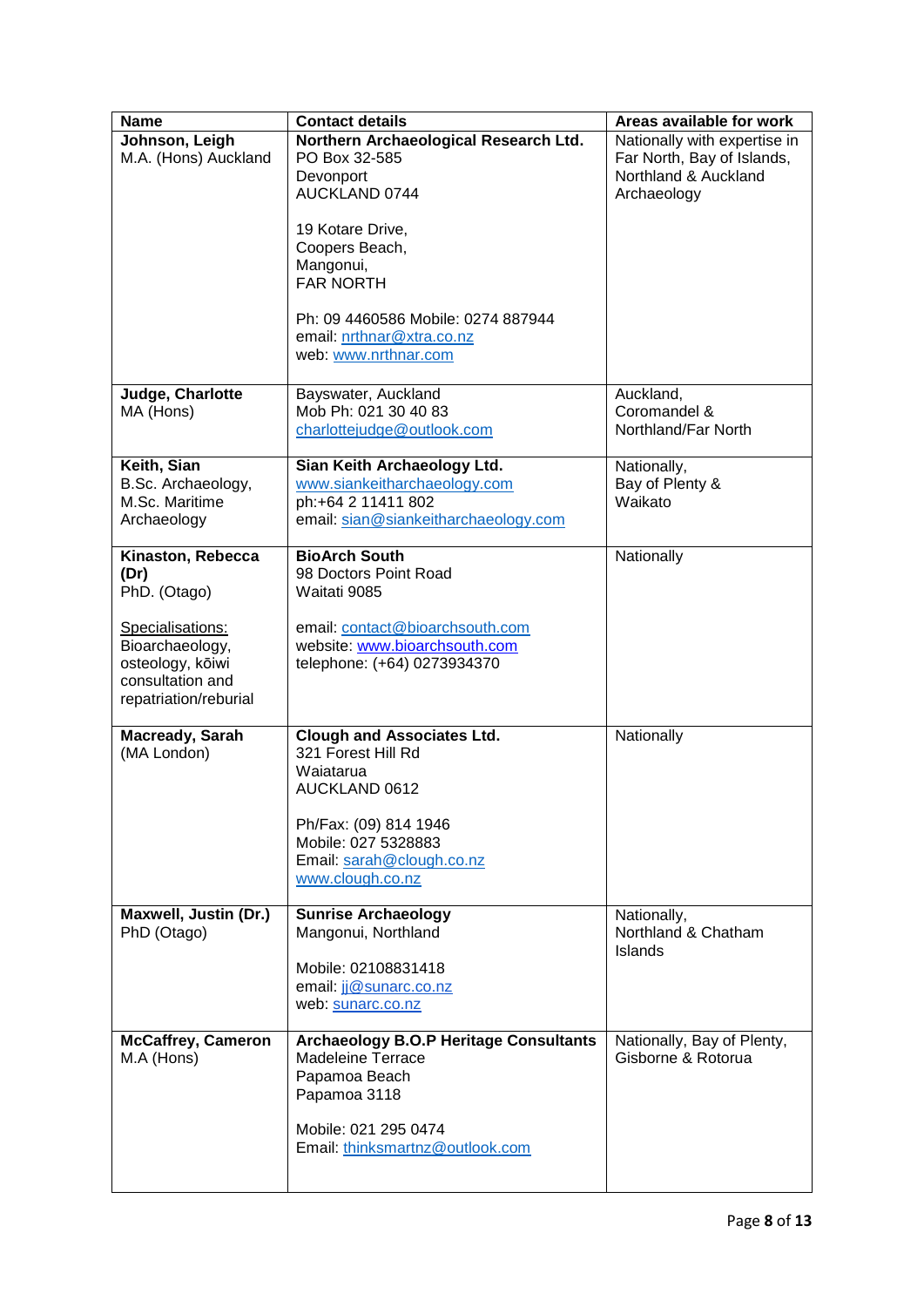| <b>Name</b>                       | <b>Contact details</b>                                  | Areas available for work          |
|-----------------------------------|---------------------------------------------------------|-----------------------------------|
| McCurdy, Dan                      | Geometria Ltd.                                          | Nationally,                       |
| MA (Hons)                         | 114A Govett Avenue                                      | Taranaki                          |
|                                   | Welbourn                                                |                                   |
|                                   | NEW PLYMOUTH 4310                                       |                                   |
|                                   | Ph: (06) 927 4623                                       |                                   |
|                                   | Mobile: 021 568 669                                     |                                   |
|                                   | Email: dan@geometria.co.nz                              |                                   |
|                                   |                                                         |                                   |
| McStay, Amy                       | New Zealand Heritage Invercargill Ltd                   | Nationally, Otago &               |
| M.A. (Otago)                      | 120 Esk Street                                          | Southland                         |
|                                   | Invercargill                                            |                                   |
|                                   |                                                         |                                   |
|                                   | Mobile: 0212513763                                      |                                   |
|                                   | Email: amy@heritageproperties.co.nz                     |                                   |
|                                   | Web: http://www.heritageproperties.co.nz/               |                                   |
| Mitchell, Peter                   |                                                         |                                   |
| B.A., PGDip, M.A.                 | The Archaeology Collective<br>231 Newlands Road, RD 11D | North Otago & South<br>Canterbury |
|                                   | Oamaru 9492                                             |                                   |
| Specialisations:                  |                                                         |                                   |
| <b>Buildings &amp; Horizontal</b> | Mobile Ph: 0273587783                                   |                                   |
| Infrastructure                    | Email: peter.mitchell@archcoll.nz                       |                                   |
|                                   | Website: www.archcoll.nz                                |                                   |
|                                   |                                                         |                                   |
| Moyle, Jeremy                     | <b>Origin Consultants</b>                               | Dunedin, Coastal Otago,           |
| M.A.                              | Level 4                                                 | Southland & Lower South           |
|                                   | <b>Security Building</b>                                | Island                            |
|                                   | 115 Stuart Street                                       |                                   |
|                                   | Dunedin 9016                                            |                                   |
|                                   |                                                         |                                   |
|                                   | Ph: 021 244 0300                                        |                                   |
|                                   | Email: jeremy@originteam.co.nz                          |                                   |
| O'Connell, TJ                     | <b>South Island Archaeology</b>                         | South Island wide.                |
|                                   |                                                         | Canterbury & West Coast.          |
|                                   | Mobile: 02041783081                                     |                                   |
|                                   | Email: tj@southislandarchaeology.com                    |                                   |
|                                   | Web: https://southislandarchaeology.com/                |                                   |
| O'Hagan, Anne                     | Sian Keith Archaeology Ltd.                             | Bay of Plenty, Coromandel         |
| M.A.                              | 9B Cullen Street                                        | & Waikato                         |
|                                   | Paeroa 3600                                             |                                   |
| Specialisations:                  |                                                         |                                   |
| Pre-European Maori                | Postal Address:                                         |                                   |
| Archaeology, Lithic               | 394 Grey Street                                         |                                   |
| Analysis                          | Hamilton 3216                                           |                                   |
|                                   |                                                         |                                   |
|                                   | Email: anne@siankeitharchaeology.com                    |                                   |
|                                   | Mobile: 027 755 4469                                    |                                   |
|                                   | Web: www.siankeitharchaeology.com                       |                                   |
| O'Keeffe, Mary                    | <b>Heritage Solutions</b>                               | Wellington &                      |
| <b>B.A., M. Litt.</b>             | <b>WELLINGTON</b>                                       | Kapiti Coast                      |
|                                   |                                                         |                                   |
| Specialisations:                  | Email: mary@heritagesolutions.net.nz                    |                                   |
| Survey & Assessment,              | Mobile: 027 440 3769                                    |                                   |
| Policy, Environmental             | Web: www.heritagesolutions.net.nz                       |                                   |
| Archaeology                       |                                                         |                                   |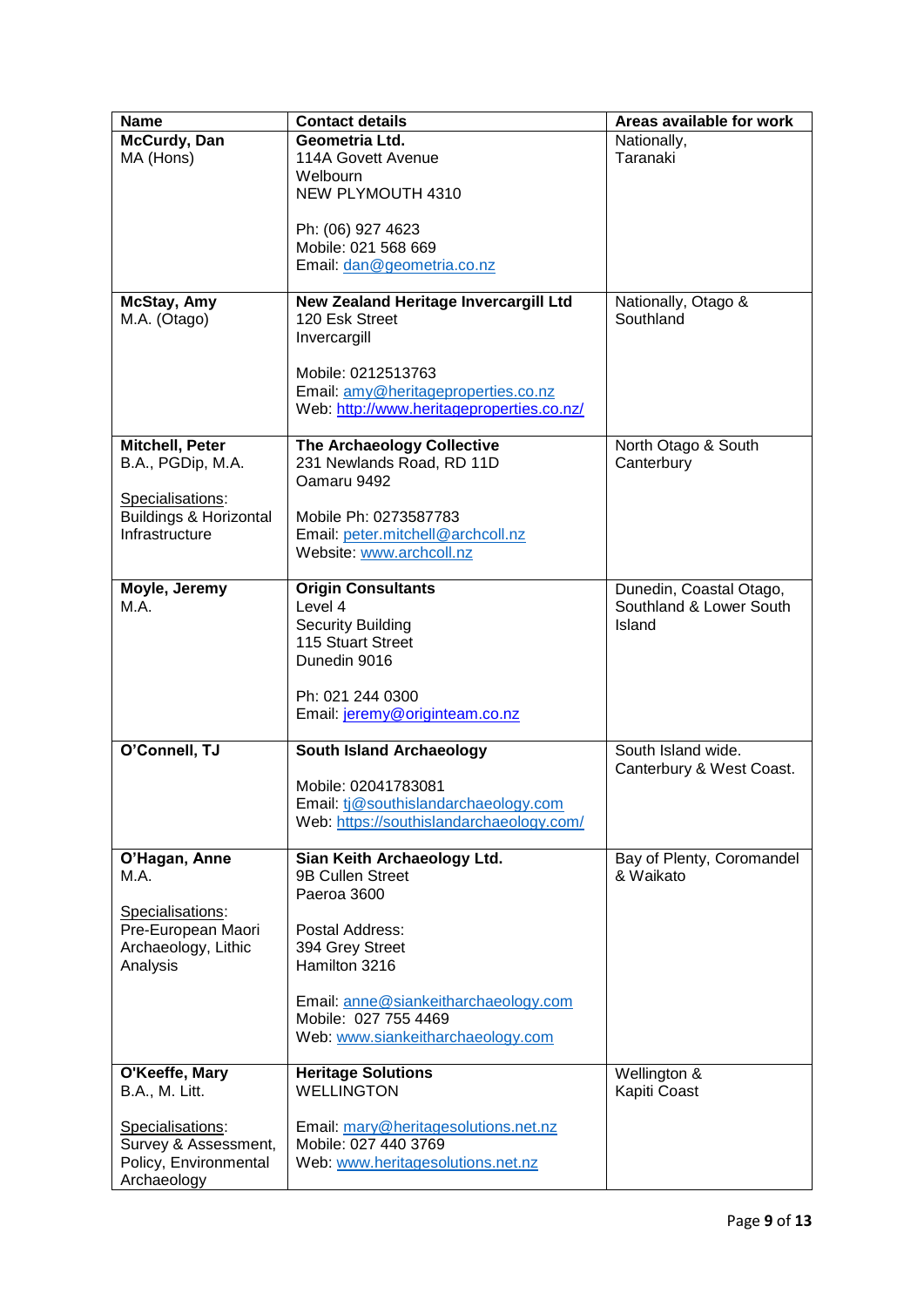| <b>Name</b>                                                               | <b>Contact details</b>                                                                                                                                                                            | Areas available for work                                                     |
|---------------------------------------------------------------------------|---------------------------------------------------------------------------------------------------------------------------------------------------------------------------------------------------|------------------------------------------------------------------------------|
| Parker, Daniel<br>MA (Hons), University<br>of Auckland                    | inSite Archaeology Ltd<br>48 Liverpool Street<br><b>Levin 5510</b><br>Mobile: 027-421-0803<br>Email: info@insitearchaeology.com                                                                   | Lower & Central<br>North Island, Manawatu,<br>Horowhenua & Kapiti            |
|                                                                           | Specialisations: Landscape Archaeology,<br>Surveying/GIS, Site Photography,<br><b>Collections Management (Database</b><br>Design), Software Design (Programming)                                  |                                                                              |
| Petchey, Fiona                                                            | <b>Radiocarbon Dating Laboratory</b><br>University of Waikato<br>Hamilton 3240<br>Email: fpetchey@waikato.ac.nz                                                                                   | Nationally for<br>radiocarbon dating                                         |
| Petchey, Peter (Dr.)<br>PhD (Otago)                                       | Southern Archaeology Ltd.<br>P.O. Box 6331<br>Dunedin<br>Ph: (03) 472 7720<br>Mobile: (027) 4397 368<br>Email: peter.petchey@xtra.co.nz                                                           | Otago, Southland,<br>Canterbury & Southern<br>Islands                        |
| <b>Phillips, Caroline</b><br>(Dr.)                                        | PO Box 60-230<br>Titirangi<br>AUCKLAND 0642<br>ph: (09) 817 2099<br>mobile: 027 287 3460<br>email: phillips@orcon.net.nz                                                                          | Northland,<br>Auckland, Taranaki,<br>Waikato, Bay of Plenty &<br>Hawke's Bay |
| Phillips, Ken<br>M.A. (Hons)<br>Archaeology                               | <b>B.O.P Heritage Consultants</b><br>PO Box 13228<br>Tauranga 3141<br>ph: (07) 307 9455<br>mobile: (027) 276 9919<br>email: KJS.Phillips@xtra.co.nz                                               | Nationally,<br>Bay of Plenty & Gisborne                                      |
| Pishief, Elizabeth<br>(Dr.)<br>PhD Museum &<br><b>Heritage Studies</b>    | Email: epishief@xtra.co.nz                                                                                                                                                                        | Hawke's Bay,<br>East Coast & Taranaki                                        |
| <b>Prince, Donald</b><br>M.A. (Hons)                                      | 19 Harley Road<br>Takapuna<br><b>AUCKLAND</b><br>ph/fax: (09) 489 6929<br>mobile: 027 280 8614<br>email: donaldp67@gmail.com                                                                      | Nationally,<br>Northland & Bay of Plenty                                     |
| Shakles, Richard<br>(BA Hons Uni<br>Worchester, BSc Uni<br>Wolverhampton) | <b>Clough and Associates Ltd.</b><br>321 Forest Hill Rd<br>Waiatarua<br>AUCKLAND 0612<br>ph/fax: (09) 814 1946 mob: 027 4850 059<br>email: richardshakles@rocketmail.com<br>web: www.clough.co.nz | Nationally                                                                   |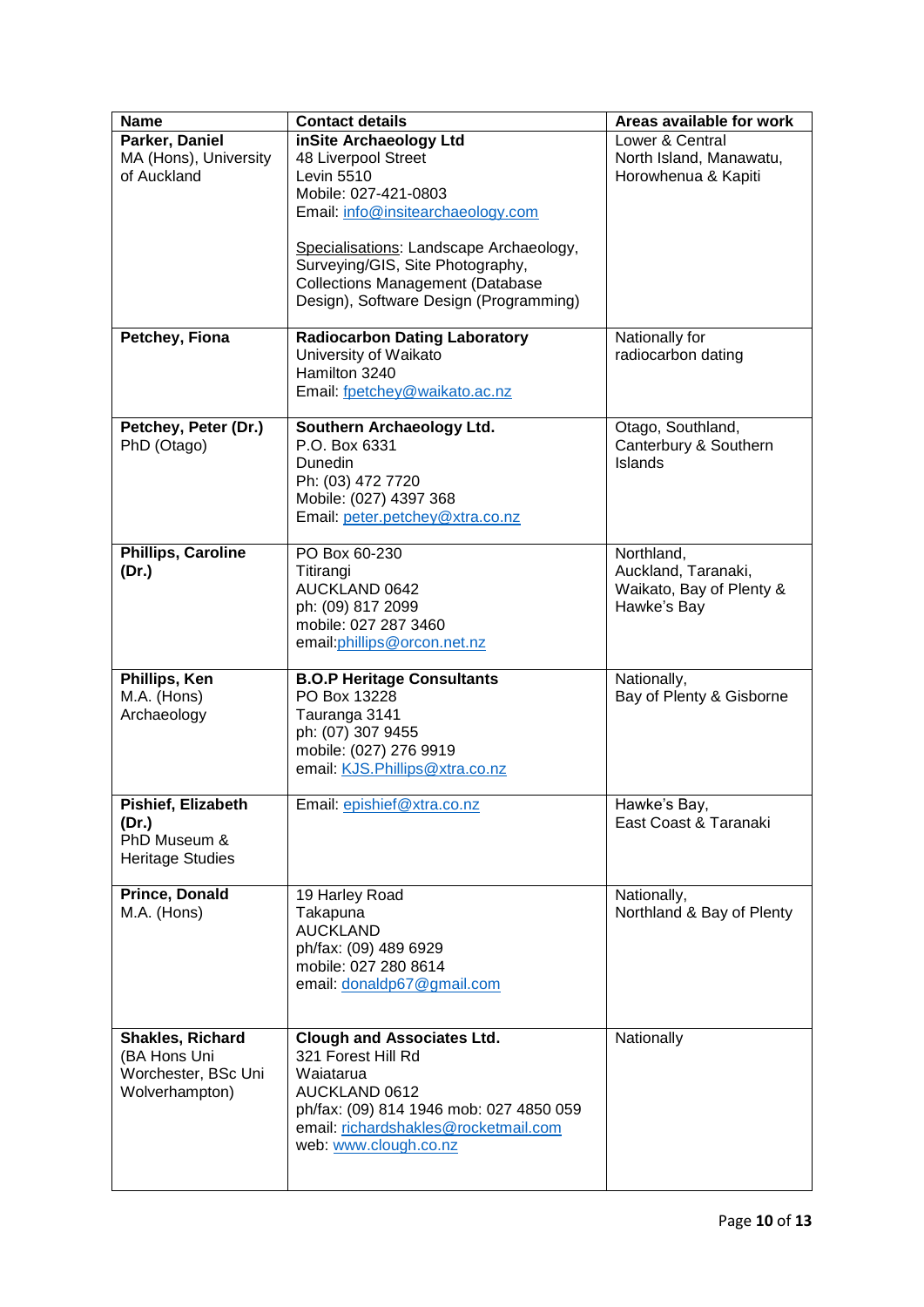| <b>Name</b>                                                     | <b>Contact details</b>                                                                          | Areas available for work                           |
|-----------------------------------------------------------------|-------------------------------------------------------------------------------------------------|----------------------------------------------------|
| Simmons, Alexy (Dr.)<br>(PhD, University of<br>Otago, MA        | <b>Simmons &amp; Associates Ltd.</b><br>PO Box 1163<br>HAMILTON 3240                            | Nationally and<br>Internationally                  |
| Archaeology, Oregon<br>State University, MA<br>(minor) Historic | Ph: (07) 855 9841<br>Mobile: (027) 685-5963                                                     |                                                    |
| Architecture,<br>University of Oregon)                          | Email: HistoryNZ@gmail.com<br>or SimmonsAssoc@gmail.com                                         |                                                    |
| Sole, Matthew (Matt)                                            | <b>Kopuwai Consulting</b>                                                                       | Otago                                              |
|                                                                 | Mobile: 027 436 7444<br>Email: kopuwai.consulting@xtra.co.nz<br>Web: www.kopuwai-consulting.com |                                                    |
| <b>Sykes, Kirsty</b>                                            | <b>WSP New Zealand Ltd.</b>                                                                     | Nationally,                                        |
| (nee Potts)                                                     | 19 Henry Street                                                                                 | <b>Upper South Island</b>                          |
| M.A.                                                            | Blenheim 7201                                                                                   |                                                    |
|                                                                 | mob: 021 243 2899<br>email: Kirsty.Sykes@wsp.com                                                |                                                    |
|                                                                 |                                                                                                 |                                                    |
| <b>Tatton, Kim</b><br>(M.A. Auckland)                           | <b>Clough and Associates Ltd</b><br>321 Forest Hill Rd<br>Waiatarua                             | Nationally                                         |
|                                                                 | AUCKLAND 0612                                                                                   |                                                    |
|                                                                 | ph/fax: (09) 814 1946<br>mobile: 021 684587                                                     |                                                    |
|                                                                 | email: kimtatton@clough.co.nz                                                                   |                                                    |
|                                                                 | web: www.clough.co.nz                                                                           |                                                    |
|                                                                 |                                                                                                 |                                                    |
| Teele, Ben                                                      | <b>Origin Consultants</b><br>PO Box 213                                                         | Queenstown, Central                                |
| M.A.                                                            | Queenstown 9348                                                                                 | Otago, Southland &<br>Lower South Island           |
|                                                                 | Ph: 03 442 0300                                                                                 |                                                    |
|                                                                 | Email: ben@originteam.co.nz                                                                     |                                                    |
|                                                                 |                                                                                                 |                                                    |
| Thorpe, Susan<br>M.A. Archaeological                            | <b>Kotuku Consultancy Ltd</b>                                                                   | Wellington, Wairarapa,<br>Kapiti & Chatham Islands |
| <b>Field Techniques</b>                                         | ph: (04) 236 5499 or (03) 305 0457                                                              |                                                    |
| Specialisations:<br>Landscape                                   | mob: 0274579926 (note: no mobile<br>reception on Rekohu (Chatham Islands))                      |                                                    |
| Archaeology,                                                    |                                                                                                 |                                                    |
| Indigenous<br>Methodologies                                     | email: susanthorpe@xtra.co.nz                                                                   |                                                    |
| <b>Trendafilov, Angel</b>                                       | Angel's Archaeology                                                                             | South Island wide                                  |
| MA Archaeology                                                  | Christchurch, New Zealand<br>Mobile: 021 260 8771                                               |                                                    |
| (University of Sofia,<br>Bulgaria);                             | info@archaeology.kiwi                                                                           |                                                    |
| PhD History                                                     | www.archaeology.kiwi                                                                            |                                                    |
| (Canterbury)                                                    |                                                                                                 |                                                    |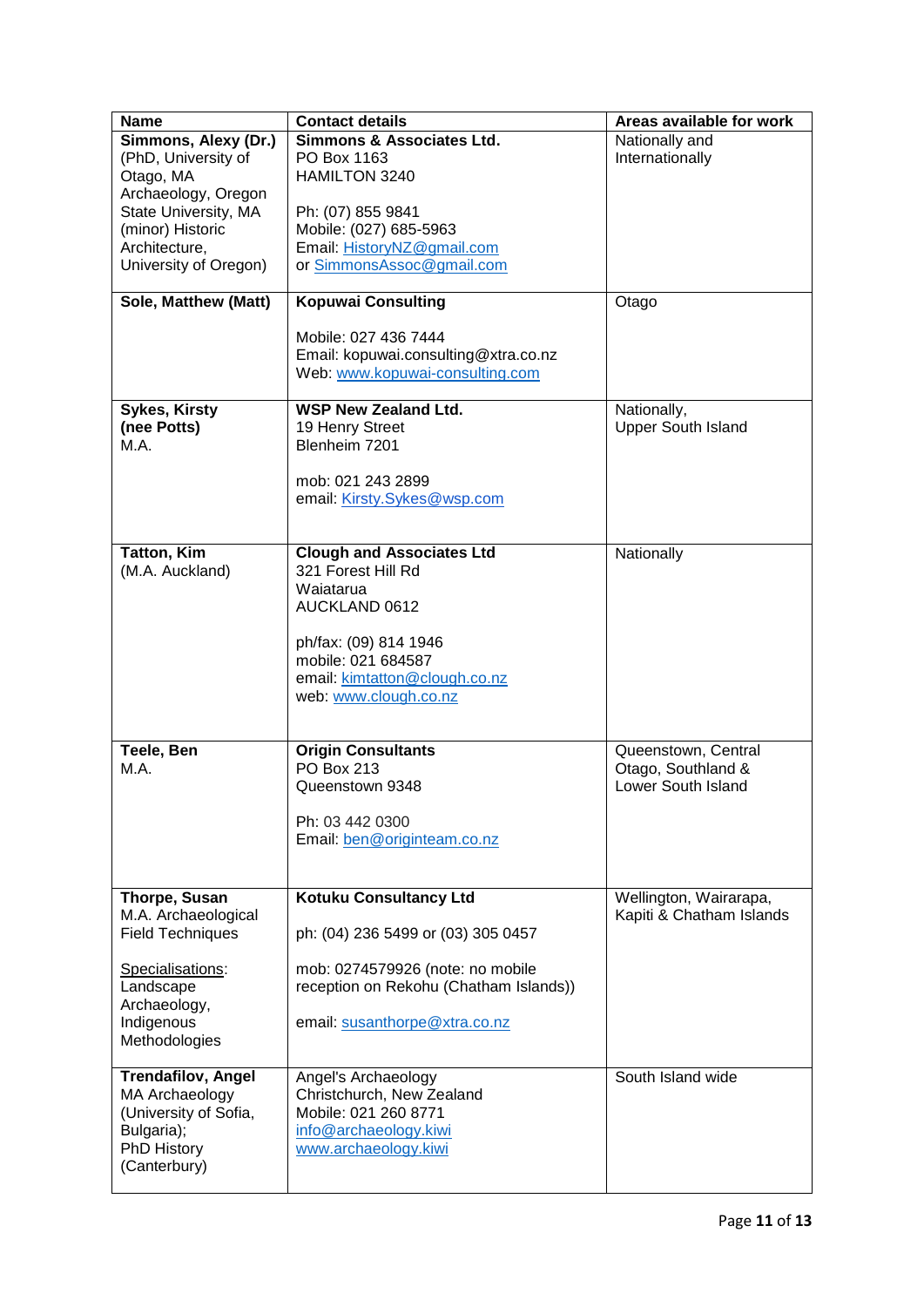| <b>Name</b>                                                                  | <b>Contact details</b>                                                                                                                                           | Areas available for work                                                       |
|------------------------------------------------------------------------------|------------------------------------------------------------------------------------------------------------------------------------------------------------------|--------------------------------------------------------------------------------|
| <b>Trilford, Danielle</b><br>M.A (Distinction)<br>Otago, BA (Hons)<br>Otago. | <b>CFG Heritage</b><br>132 Symonds Street,<br>Auckland                                                                                                           | Nationally,<br>Northland, Auckland,<br>Bay of Plenty, Waikato &<br>Hawke's Bay |
|                                                                              | P.O. Box 10015<br><b>Dominion Road</b><br><b>AUCKLAND 1024</b>                                                                                                   |                                                                                |
|                                                                              | ph: (09) 309 2426<br>mobile: (022) 010 9968<br>email: danielle.t@cfgheritage.com<br>web: www.cfgheritage.com                                                     |                                                                                |
| <b>Wadsworth, Tristan</b>                                                    | <b>Underground Overground Archaeology</b>                                                                                                                        | Christchurch &                                                                 |
| M.A., Otago.<br>Specialisations:<br>Maori Archaeology &                      | Ltd.<br>P.O. Box 388<br>Christchurch 8140                                                                                                                        | South Island                                                                   |
| Lithics                                                                      | Ph. 0800 654 686<br>Mob. 0211019975<br>tristan.wadsworth@underoverarch.co.nz                                                                                     |                                                                                |
| <b>Wallace, Shirley</b>                                                      | <b>Wallace Osteoarchaeology</b>                                                                                                                                  | Northland, Auckland,                                                           |
| MBCHB, DIP Obst,<br>FRCNZGP, Post Dip<br>Arts, MA Hons                       | Mob: 021 311 045<br>Phone: (09) 4347811<br>email: shpawa59@hotmail.com                                                                                           | Bay of Plenty & Waikato                                                        |
| Specialisations:<br>Osteoarchaeology                                         |                                                                                                                                                                  |                                                                                |
| Walter, Lynda<br>M.A. (Hons) Auckland                                        | <b>InSitu Heritage Ltd.</b><br>P O Box 710<br><b>WHAKATANE 3158</b>                                                                                              | Nationally,<br>Bay of Plenty & East Coast                                      |
|                                                                              | Ph 027 472 1467<br>Email: lynda@insitu-heritage.co.nz                                                                                                            |                                                                                |
| <b>Walter, Richard</b><br>(Professor)                                        | <b>Southern Pacific Archaeological</b><br><b>Research (SPAR)</b><br>Archaeology Programme<br>University of Otago<br>PO Box 56<br>DUNEDIN 9054<br>ph: 03 479 8754 | Nationally                                                                     |
|                                                                              | mob: 021 473 880<br>email: richard.walter@otago.ac.nz<br>web: www.spar.co.nz                                                                                     |                                                                                |
| Webb, Kirsa                                                                  | <b>Underground Overground Archaeology</b>                                                                                                                        | Christchurch &                                                                 |
| B.A. (Hons), Otago.                                                          | Ltd.                                                                                                                                                             | South Island                                                                   |
| Specialisations:<br>Surveying, Buildings                                     | P.O. Box 388<br>Christchurch 8140                                                                                                                                |                                                                                |
| Archaeology                                                                  | Ph. 0800 654 686<br>Mob. 021 236 1126                                                                                                                            |                                                                                |
|                                                                              | kirsa.webb@underoverarch.co.nz                                                                                                                                   |                                                                                |